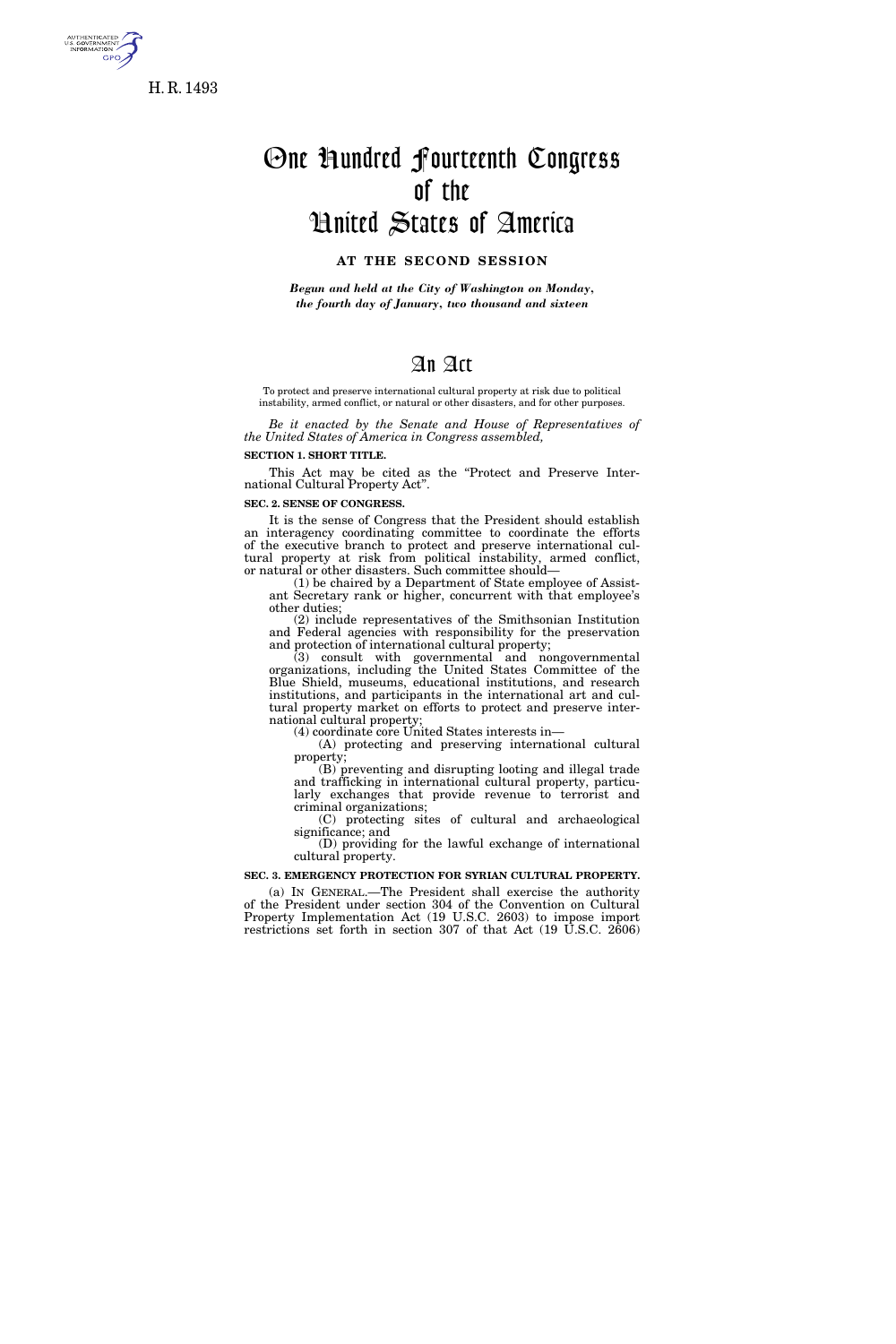with respect to any archaeological or ethnological material of Syria—

(1) not later than 90 days after the date of the enactment of this Act;

(2) without regard to whether Syria is a State Party (as defined in section 302 of that Act (19 U.S.C. 2601)); and (3) notwithstanding—

(A) the requirement of subsection (b) of section 304 of that Act  $(19 \text{ U.S.C. } 2603(b))$  that an emergency condition

(as defined in subsection (a) of that section) applies; and (B) the limitations under subsection (c) of that section. (b) ANNUAL DETERMINATION REGARDING CERTIFICATION.

(1) DETERMINATION.—

(A) IN GENERAL.—The President shall, not less often than annually, determine whether at least 1 of the conditions specified in subparagraph (B) is met, and shall notify the appropriate congressional committees of such determination.

(B) CONDITIONS.—The conditions referred to in subparagraph (A) are the following:

(i) The Government of Syria is incapable, at the time a determination under such subparagraph is made, of fulfilling the requirements to request an agreement under section 303 of the Convention on Cultural Property Implementation Act (19 U.S.C. 2602), including the requirements under subsection (a)(3) of that section.

(ii) It would be against the United States national interest to enter into such an agreement.

(2) TERMINATION OF RESTRICTIONS.— (A) IN GENERAL.—Except as provided in subparagraph (B), the import restrictions referred to in subsection (a) shall terminate on the date that is 5 years after the date on which the President determines that neither of the

conditions specified in paragraph  $(1)(B)$  are met. (B) REQUEST FOR TERMINATION.—If Syria requests to enter into an agreement with the United States pursuant to section 303 of the Convention on Cultural Property Implementation Act (19 U.S.C. 2602) on or after the date on which the President determines that neither of the conditions specified in paragraph  $(1)(B)$  are met, the import

restrictions referred to in subsection (a) shall terminate on the earlier of—

(i) the date that is 3 years after the date on which Syria makes such a request; or

(ii) the date on which the United States and Syria enter into such an agreement.<br>(c) WAIVER.—

(1) IN GENERAL.—The President may waive the import restrictions referred to in subsection (a) for specified archaeological and ethnological material of Syria if the President certifies to the appropriate congressional committees that the conditions described in paragraph (2) are met.

(2) CONDITIONS.—The conditions referred to in paragraph (1) are the following:

(A)(i) The owner or lawful custodian of the specified archaeological or ethnological material of Syria has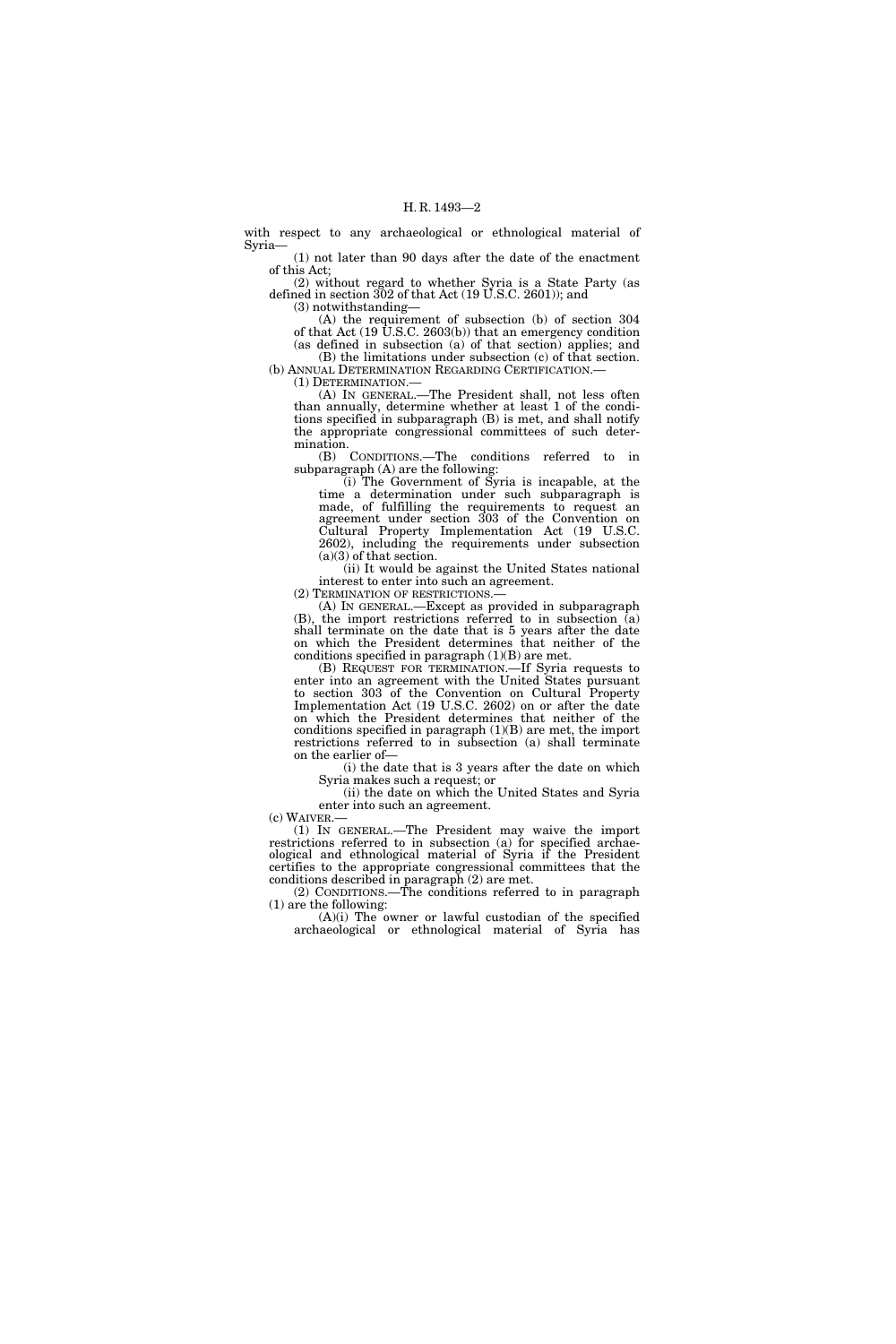requested that such material be temporarily located in the United States for protection purposes; or

(ii) if no owner or lawful custodian can reasonably be identified, the President determines that, for purposes of protecting and preserving such material, the material should be temporarily located in the United States.

(B) Such material shall be returned to the owner or lawful custodian when requested by such owner or lawful custodian.

(C) There is no credible evidence that granting a waiver under this subsection will contribute to illegal trafficking in archaeological or ethnological material of Syria or financing of criminal or terrorist activities.

(3) ACTION.—If the President grants a waiver under this subsection, the specified archaeological or ethnological material of Syria that is the subject of such waiver shall be placed in the temporary custody of the United States Government or in the temporary custody of a cultural or educational institution within the United States for the purpose of protection, restoration, conservation, study, or exhibition, without profit.

(4) IMMUNITY FROM SEIZURE.—Any archaeological or ethnological material that enters the United States pursuant to a waiver granted under this section shall have immunity from seizure under Public Law 89–259 (22 U.S.C. 2459). All provisions of Public Law 89–259 shall apply to such material as if immunity from seizure had been granted under that Public Law.

(d) DEFINITIONS.—In this section:

(1) APPROPRIATE CONGRESSIONAL COMMITTEES.—The term ''appropriate congressional committees'' means—

(A) the Committee on Foreign Relations and the Committee on Finance of the Senate; and

(B) the Committee on Foreign Affairs and the Committee on Ways and Means of the House of Representatives.

(2) ARCHAEOLOGICAL OR ETHNOLOGICAL MATERIAL OF SYRIA.—The term "archaeological or ethnological material of Syria'' means cultural property (as defined in section 302 of the Convention on Cultural Property Implementation Act (19 U.S.C. 2601)) that is unlawfully removed from Syria on or after March 15, 2011.

#### **SEC. 4. REPORT.**

Not later than 1 year after the date of the enactment of this Act, and annually thereafter for the next 6 years, the President shall submit to the appropriate congressional committees a report on the efforts of the executive branch, during the 12-month period preceding the submission of the report, to protect and preserve international cultural property, including—

(1) whether an interagency coordinating committee as described in section 2 has been established and, if such a committee has been established, a description of the activities undertaken by such committee, including a list of the entities participating in such activities;

(2) a description of measures undertaken pursuant to relevant statutes, including—

(A) actions to implement and enforce section 3 of this Act and section 3002 of the Emergency Protection for Iraqi